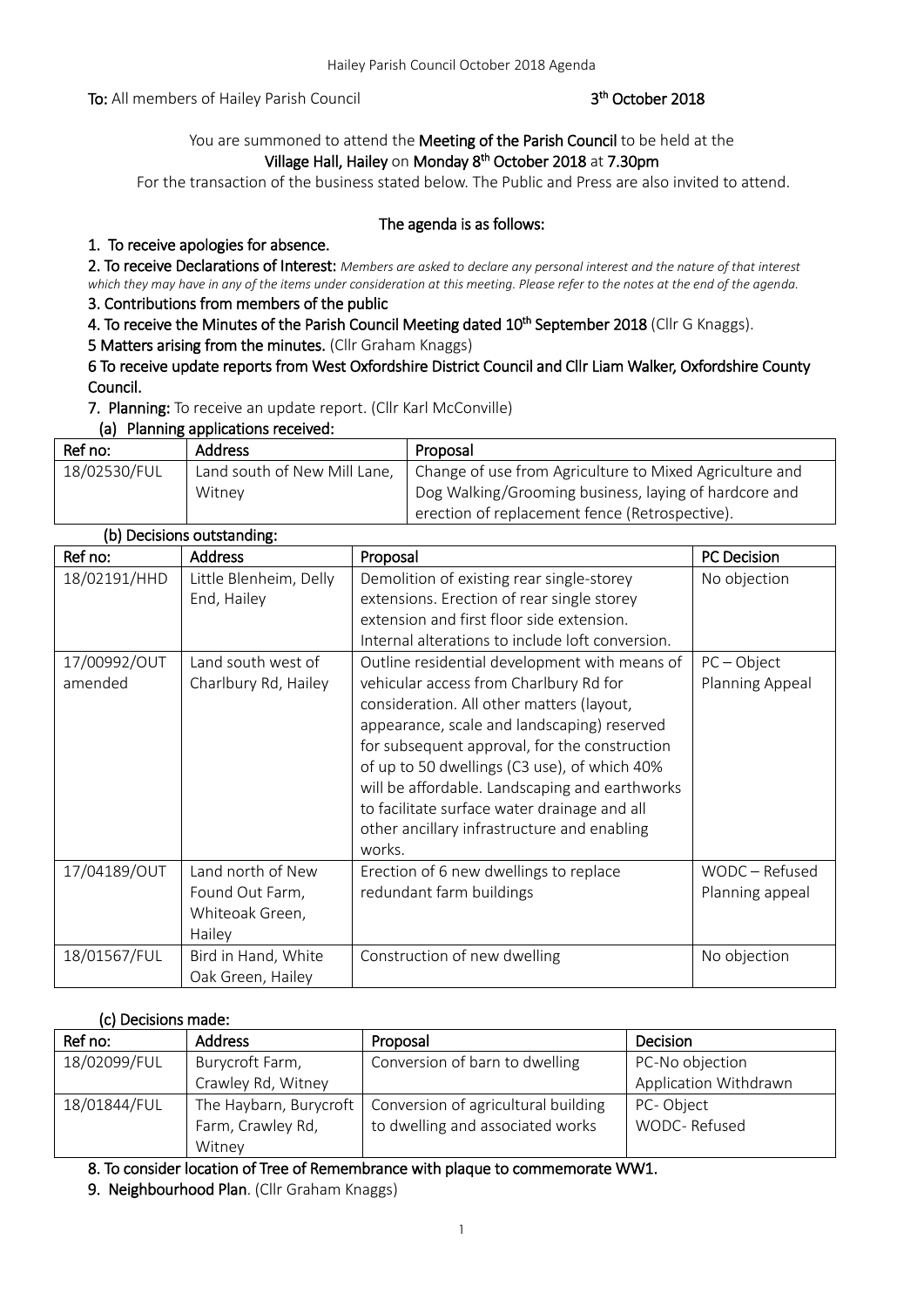## 10. Infrastructure Development Plan (Cllr Graham Knaggs)

## 11. To receive a Neighbourhood Policing Report. (Cllr Andy Smith)

# 12. Amenities: (Cllr David Musson)

- (a) Routine recorded inspection of play equipment.
- (b) Update on refurbishment of BMX track at recreation ground. To resolve to spend £ on materials and labour

## 14. Highways and Traffic: To receive update reports. (Cllr Andy Smith)

- (a) Highways.
	- (i) Update on postponed SGN roadworks through Hailey
- (b) To consider purchase of a Vehicle Activated Sign at Delly Hill
- (c) Update on Speedwatch initiative

### 15. Estates, Footpaths & Bridleways: To receive update reports. (Cllr David Musson)

- (a) Sale of Wood Green
- (b) To consider and resolve Grass cutting tender for 2019
- (c) To consider quotes for cutting of hedge and wildflower meadow at burial ground
- (d) Registration of Parish Council land with Land Registry
- (e) Update on lease of land in Poffley End to Southern Electricity Board
- (f) To consider burial request for a non-resident of Hailey
- (g) To consider memorial stone request

### 16. Allotments

#### 17. Finances:

### (a) Payments received:

| <b>Banbury Memorials Ltd</b> | Memorial fees                        | £136.00   |
|------------------------------|--------------------------------------|-----------|
| ALP account                  | Allotment rents                      | £87.05    |
| HPC account                  | Allotment rents                      | £155.87   |
| WODC                         | Precept (2 <sup>nd</sup> instalment) | 12,949.50 |
| Hailey Football Club         | Football club fees                   | £250.00   |

#### (b)Accounts for authorisation and payment:

| Clerk's September net salary           | £517.82   |
|----------------------------------------|-----------|
| Expenses/Allowance                     | £24.96    |
| Total:                                 | £542.78   |
| Clerk's pension                        | £23.65    |
| Insertion of middle post at recreation | £312.00   |
| ground                                 |           |
| Repay remaining Neighbourhood Plan     | £2,625.00 |
| grant                                  |           |
| Memorial wreath                        | £100.00   |
| Stationery                             | £86.33    |
| External audit                         | £376.56   |
| <b>Grass cutting September</b>         | £573.60   |
|                                        |           |

 (c) To consider request to purchase the latest edition of Arnold-Baker on Local Council Administration at cost of £103.99

(d) Hailey Parish Council bank balance to 31 August 2018

| Unity Trust Current Account | £46.318.14 |
|-----------------------------|------------|
| Unity Trust Deposit account | F96.68     |

(e) To receive completed Annual Governance and Accountability Return from Moore Stephens, the external auditors. To note issues arising.

(f) To receive Financial Statements, Bank Reconciliation and Actual vs Expenditure figures

(g) To resolve to move £5000 budgeted for the village hall sinking fund to allocated reserves

#### 19. Correspondence received

# 18. Other Items to Note